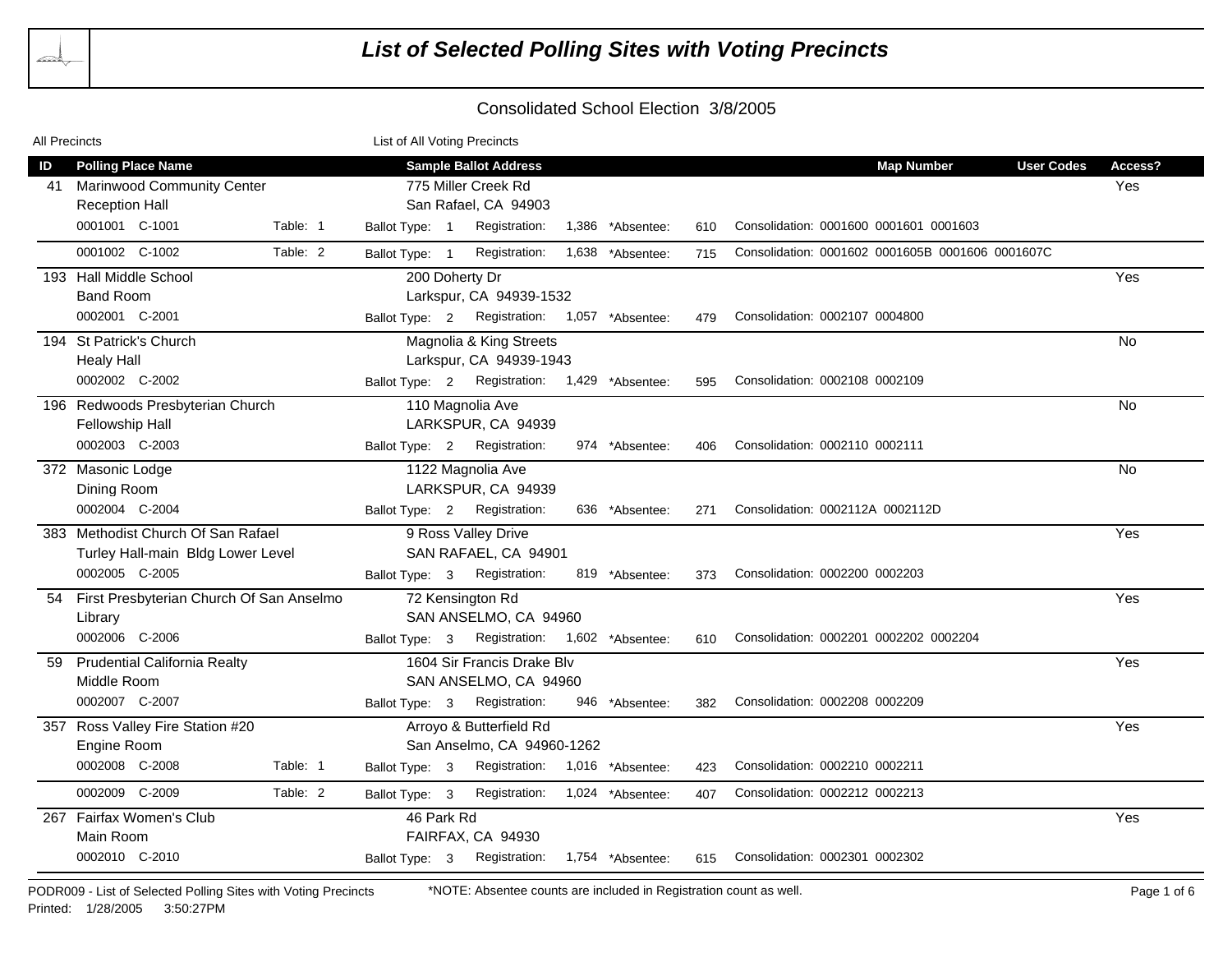| All Precincts |                                                                                   |          | List of All Voting Precincts   |                                                                                     |                  |     |                                          |                   |               |
|---------------|-----------------------------------------------------------------------------------|----------|--------------------------------|-------------------------------------------------------------------------------------|------------------|-----|------------------------------------------|-------------------|---------------|
| ID            | <b>Polling Place Name</b><br>68 Manor School<br>Multi-purpose Room                |          |                                | <b>Sample Ballot Address</b><br>150 Oak Manor Dr<br>FAIRFAX, CA 94930               |                  |     | <b>Map Number</b>                        | <b>User Codes</b> | Access?<br>No |
|               | 0002011 C-2011                                                                    |          | Ballot Type: 3                 | Registration:                                                                       | 1,421 *Absentee: | 547 | Consolidation: 0002306 0002701           |                   |               |
|               | 73 Ross School<br><b>Front Hall</b><br>0002012 C-2012                             | Table: 1 | Lagunitas Rd                   | Ross, CA 94957<br>Ballot Type: 4 Registration:                                      | 1,070 *Absentee: | 492 | Consolidation: 0002400B 0002401 0002500C |                   | Yes           |
|               | 247 Sleepy Hollow Homes Association<br>Main Room With Fireplace<br>0002013 C-2013 |          | Ballot Type: 3                 | 1317 Butterfield Rd<br>San Anselmo, CA 94960-1055<br>Registration: 1,133 *Absentee: |                  | 485 | Consolidation: 0002600 0002602           |                   | Yes           |
| 83            | American Legion Hall<br>(Log Cabin)<br>0002205 PCT 2205                           | Table: 1 | Ballot Type: 3                 | 20 Veterans Way<br>SAN ANSELMO, CA 94960<br>Registration:                           | 1,056 *Absentee: | 417 | Consolidation: 0002205                   |                   | Yes           |
|               | 0002206 PCT 2206                                                                  | Table: 2 | Ballot Type: 3                 | Registration:                                                                       | 958 *Absentee:   | 376 | Consolidation: 0002206                   |                   |               |
| 58            | Ross Valley Fire Station #19<br>Engine Room<br>0002207 PCT 2207                   |          | Ballot Type: 3                 | 777 San Anselmo Ave<br>SAN ANSELMO, CA 94960<br>Registration:                       | 931 *Absentee:   | 270 | Consolidation: 0002207                   |                   | Yes           |
| 66            | <b>Fairfax Fire Station</b><br>Engine Room<br>0002303 PCT 2303                    |          | Ballot Type: 3                 | Corner Bolinas & Park<br>FAIRFAX, CA 94930<br>Registration:                         | 834 *Absentee:   | 235 | Consolidation: 0002303                   |                   | Yes           |
|               | 268 Fairfax Regional Library<br><b>Meeting Room</b><br>0002304 PCT 2304           |          | Ballot Type: 3                 | 2097 Sir Francis Drake Blvd<br>Fairfax, CA 94930-1115<br>Registration:              | 1,045 *Absentee: | 385 | Consolidation: 0002304                   |                   | Yes           |
|               | 334 Bennett House<br><b>Community Room/first Floor</b><br>0002305 PCT 2305        |          | Ballot Type: 3                 | Claus Dr & Taylor Dr<br>FAIRFAX, CA 94930<br>Registration:                          | 877 *Absentee:   | 295 | Consolidation: 0002305                   |                   | Yes           |
| 73            | Ross School<br><b>Front Hall</b><br>0002402 PCT 2402                              | Table: 2 | Lagunitas Rd<br>Ballot Type: 4 | Ross, CA 94957<br>Registration:                                                     | 835 *Absentee:   | 376 | Consolidation: 0002402                   |                   | Yes           |
|               | 81 Sleepy Hollow Presbyterian Church<br>Downstairs Room<br>0002601 PCT 2601       |          | 100 Tarry Rd                   | San Anselmo, CA 94960-1066<br>Ballot Type: 3 Registration:                          | 536 *Absentee:   | 235 | Consolidation: 0002601                   |                   | Yes           |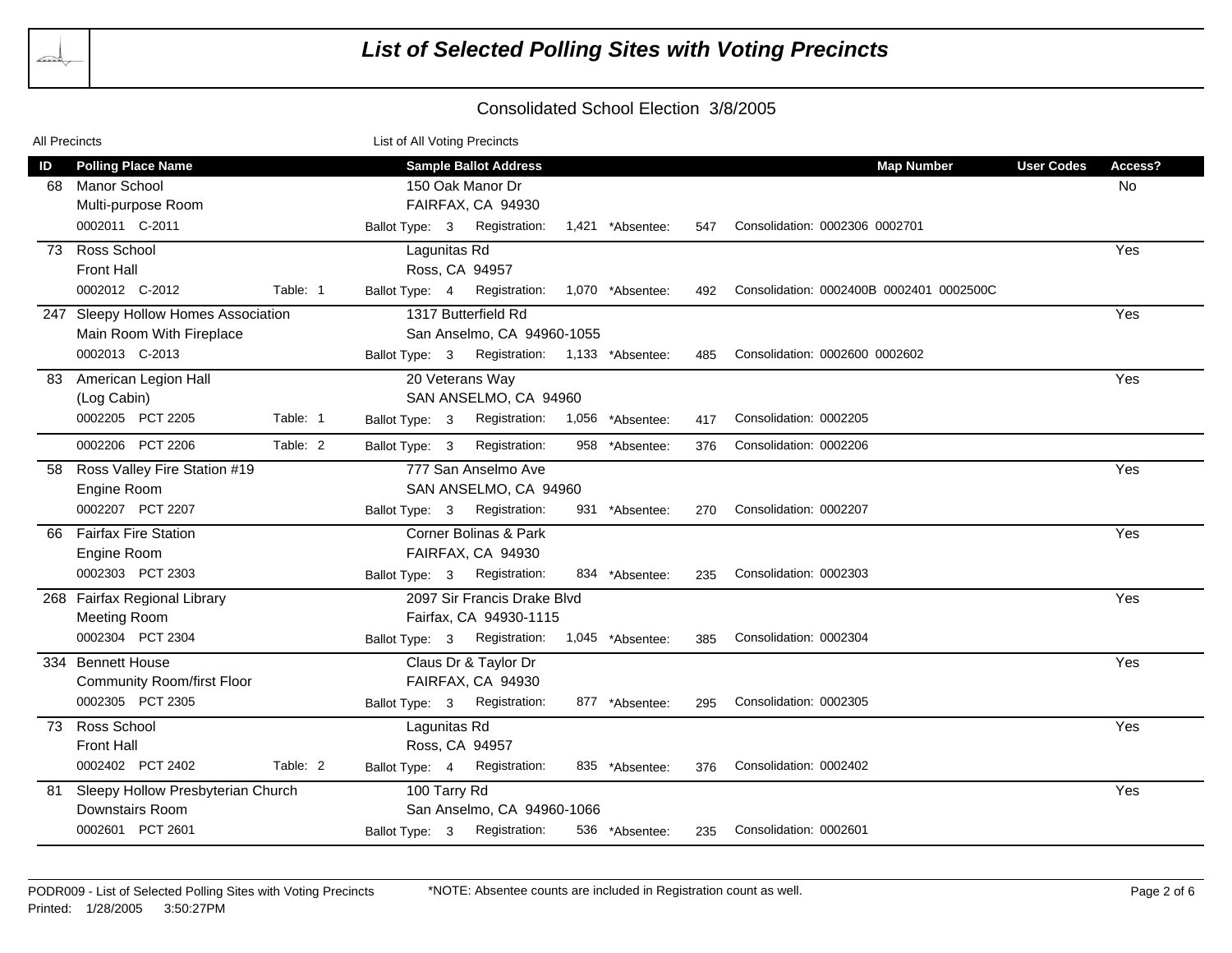| All Precincts |                                    |          | List of All Voting Precincts |                                               |                  |     |                                                |         |  |
|---------------|------------------------------------|----------|------------------------------|-----------------------------------------------|------------------|-----|------------------------------------------------|---------|--|
| ID            | <b>Polling Place Name</b>          |          |                              | <b>Sample Ballot Address</b>                  |                  |     | <b>Map Number</b><br><b>User Codes</b>         | Access? |  |
|               | 161 Wild Horse Valley Clubhouse    |          |                              | 110 Wild Horse Valley Dr                      |                  |     |                                                | Yes     |  |
|               |                                    |          |                              | NOVATO, CA 94947                              |                  |     |                                                |         |  |
|               | 0004002 C-4002                     |          | Ballot Type: 5               | Registration:                                 | 994 *Absentee:   | 436 | Consolidation: 0004202 0004203                 |         |  |
|               | 210 Presbyterian Church Of Novato  |          |                              | 710 Wilson Ave                                |                  |     |                                                | Yes     |  |
|               | <b>Trevitt Hall</b>                |          |                              | NOVATO, CA 94947                              |                  |     |                                                |         |  |
|               | 0004003 C-4003                     |          |                              | Ballot Type: 5 Registration:                  | 1,167 *Absentee: | 485 | Consolidation: 0004503 0005300                 |         |  |
|               | 287 Corte Madera Recreation Center |          | Tamalpais Dr                 |                                               |                  |     |                                                | Yes     |  |
|               | Lobby                              |          |                              | Corte Madera, CA 94925-1561                   |                  |     |                                                |         |  |
|               | 0004004 C-4004                     | Table: 1 | Ballot Type: 2               | Registration: 1,627 *Absentee:                |                  | 612 | Consolidation: 0004700 0004702 0004703         |         |  |
|               | 0004005 C-4005                     | Table: 2 | Ballot Type: 2               | Registration: 1,656 *Absentee:                |                  | 667 | Consolidation: 0004701 0004704 0004705 0004706 |         |  |
|               | 402 Aegis Of Corte Madera          |          |                              | 5555 Paradise Dr                              |                  |     |                                                | Yes     |  |
|               | <b>Activity Room</b>               |          |                              | Corte Madera, CA 94925-1800                   |                  |     |                                                |         |  |
|               | 0004006 C-4006                     |          |                              | Ballot Type: 2 Registration: 1,638 *Absentee: |                  | 750 | Consolidation: 0004707 0004708                 |         |  |
|               | 175 Pleasant Valley School         |          | 755 Sutro Ave                |                                               |                  |     |                                                | Yes     |  |
|               | Science Room                       |          |                              | NOVATO, CA 94947                              |                  |     |                                                |         |  |
|               | 0004501 PCT 4501                   |          |                              | Ballot Type: 5 Registration:                  | 983 *Absentee:   | 419 | Consolidation: 0004501                         |         |  |
|               | 176 Sinaloa School                 |          |                              | 2045 Vineyard Rd                              |                  |     |                                                | Yes     |  |
|               | Library                            |          |                              | Novato, CA 94947-3810                         |                  |     |                                                |         |  |
|               | 0004502 PCT 4502                   |          |                              | Ballot Type: 5 Registration:                  | 925 *Absentee:   | 406 | Consolidation: 0004502                         |         |  |
|               | 348 Novato Library                 |          |                              | 1720 Novato Blvd                              |                  |     |                                                | Yes     |  |
|               | Community Room                     |          |                              | Novato, CA 94947-3049                         |                  |     |                                                |         |  |
|               | 0005001 C-5001                     |          | Ballot Type: 5               | Registration:                                 | 971 *Absentee:   | 382 | Consolidation: 0005200 0005210                 |         |  |
|               | 370 Hill Community Room            |          |                              | 1560 Hill Road                                |                  |     |                                                | Yes     |  |
|               | Behind Margaret Todd Sr Center     |          |                              | Novato, CA 94947-4002                         |                  |     |                                                |         |  |
|               | 0005002 C-5002                     |          |                              | Ballot Type: 5 Registration: 1,497 *Absentee: |                  | 650 | Consolidation: 0005203 0005204                 |         |  |
|               | 340 Novato Human Needs Center      |          |                              | 1907 Novato Blvd                              |                  |     |                                                | Yes     |  |
|               | <b>Community Room</b>              |          |                              | NOVATO, CA 94947                              |                  |     |                                                |         |  |
|               | 0005003 C-5003                     |          |                              | Ballot Type: 5 Registration:                  | 1,608 *Absentee: | 670 | Consolidation: 0005206 0005207                 |         |  |
|               | 406 San Jose Middle School         |          |                              | 1000 Sunset Pkwy                              |                  |     |                                                | Yes     |  |
|               | Room M3                            |          |                              | Novato, CA 94949                              |                  |     |                                                |         |  |
|               | 0005004 C-5004                     |          |                              | Ballot Type: 5 Registration: 1,456 *Absentee: |                  | 664 | Consolidation: 0005219 0005220                 |         |  |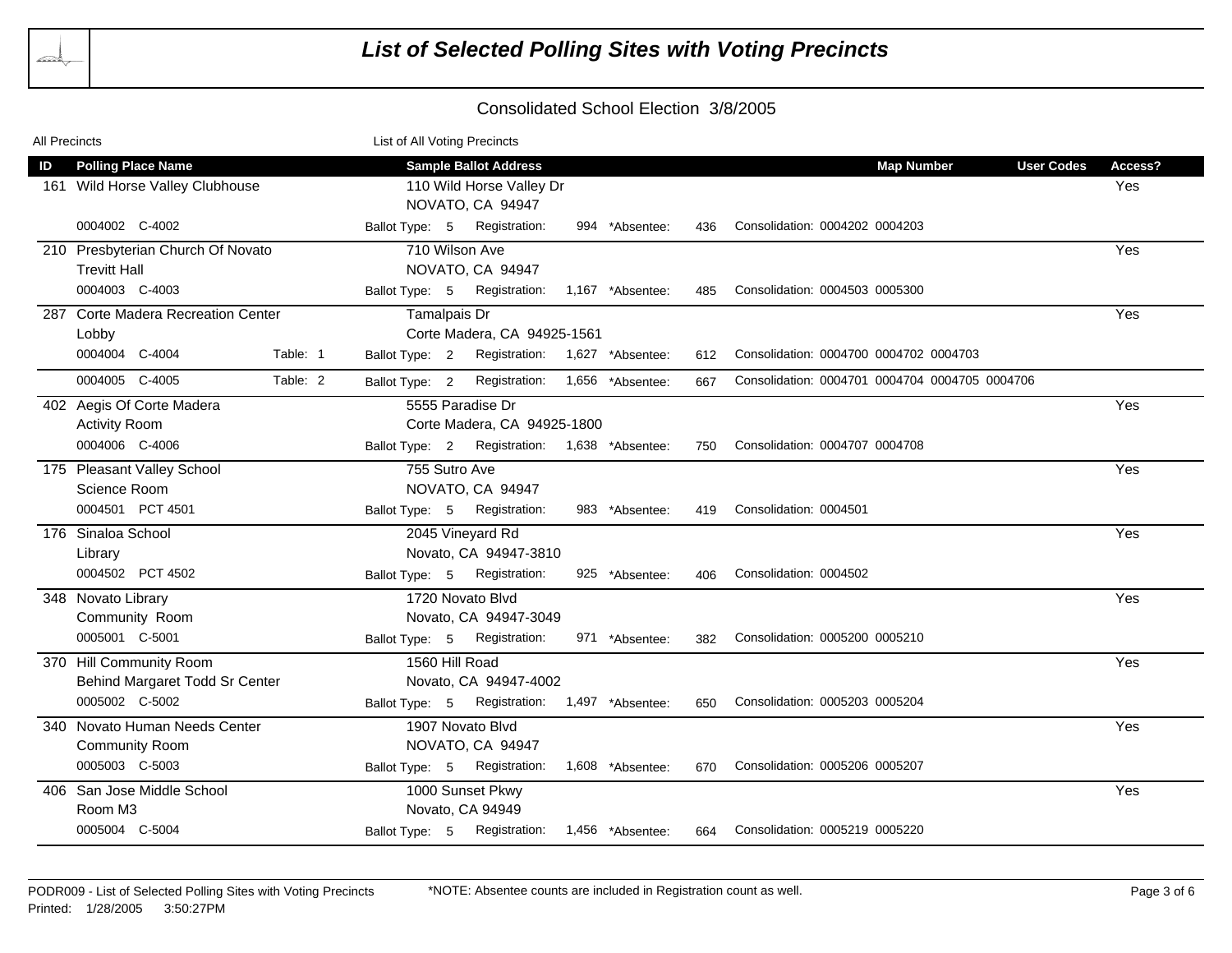| All Precincts |                                                                                               | List of All Voting Precincts                                                                                                                                                        |                                     |
|---------------|-----------------------------------------------------------------------------------------------|-------------------------------------------------------------------------------------------------------------------------------------------------------------------------------------|-------------------------------------|
| ID            | <b>Polling Place Name</b><br>401 Hamilton Arts Center<br>War Room 2nd Floor<br>0005005 C-5005 | <b>Sample Ballot Address</b><br><b>Map Number</b><br>500 Palm Dr<br>Novato, CA 94949-5004<br>Ballot Type: 5 Registration: 1,380 *Absentee:<br>Consolidation: 0005227 0005228<br>591 | <b>User Codes</b><br>Access?<br>Yes |
|               | 349 Bel Marin Community Center<br>Large Room<br>0005006 C-5006                                | 4 Montego Key<br>Novato, CA 94949-5301<br>Registration: 1,134 *Absentee:<br>Ballot Type: 5<br>Consolidation: 0005302 0005305<br>407                                                 | Yes                                 |
|               | 350 Novato Fire Station<br>Engine Room<br>0005007 C-5007                                      | 450 Atherton Ave-corner Olive<br>Novato, CA 94945-3461<br>Ballot Type: 5 Registration: 1,371 *Absentee:<br>Consolidation: 0005303 0005304<br>552                                    | Yes                                 |
| 201           | <b>Bahia Clubhouse</b><br>0005101 PCT 5101                                                    | 3008 Topaz Drive<br>Novato, CA 94945-1547<br>Registration:<br>Ballot Type: 5<br>Consolidation: 0005101<br>699 *Absentee:<br>277                                                     | Yes                                 |
|               | 202 Novato Community House<br>Lobby<br>0005102 PCT 5102                                       | Machin Ave<br>Novato, CA 94945-3233<br>Ballot Type: 5 Registration:<br>Consolidation: 0005102<br>604 *Absentee:<br>211                                                              | Yes                                 |
|               | 203 Olive School<br>Multi-use Room<br>0005103 PCT 5103                                        | 629 Plum St-park Lot Off Olive<br>NOVATO, CA 94945<br>Registration:<br>Consolidation: 0005103<br>Ballot Type: 5<br>1,025 *Absentee:<br>525                                          | Yes                                 |
|               | 205 Novato School District Offices<br>Conference Room A<br>0005201 PCT 5201                   | 1015 Seventh St<br>Novato, CA 94945-2228<br>Consolidation: 0005201<br>Registration:<br>Ballot Type: 5<br>915 *Absentee:<br>338                                                      | Yes                                 |
|               | 206 Tamalpais Creek Retirement Home<br><b>Activity Room</b><br>0005202 PCT 5202               | 853 Tamalpais Ave<br>NOVATO, CA 94947<br>Registration:<br>Consolidation: 0005202<br>Ballot Type: 5<br>563 *Absentee:<br>218                                                         | Yes                                 |
|               | 209 Lu Sutton School<br>Multi-use Room<br>0005205 PCT 5205                                    | 1800 Center Rd<br>NOVATO, CA 94947<br>Consolidation: 0005205<br>Registration:<br>Ballot Type: 5<br>995 *Absentee:<br>419                                                            | Yes                                 |
|               | 211 All Saints Lutheran Church<br>Fireside Room<br>0005208 PCT 5208                           | 2 San Marin Dr<br>Novato, CA 94945-1118<br>Registration:<br>Consolidation: 0005208<br>Ballot Type: 5<br>801 *Absentee:<br>355                                                       | Yes                                 |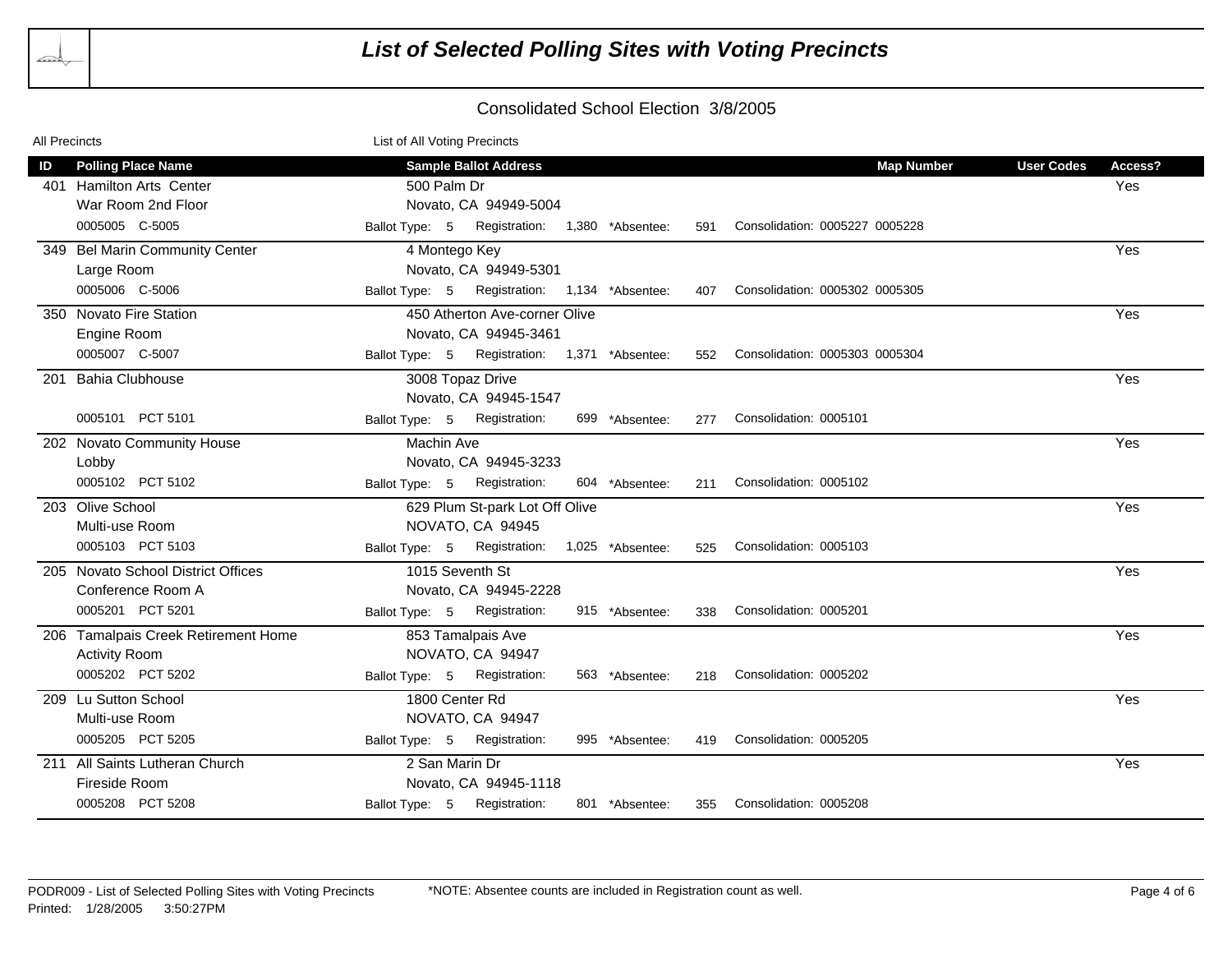| All Precincts |                                      |          | List of All Voting Precincts |                              |                  |     |                        |                   |                   |           |
|---------------|--------------------------------------|----------|------------------------------|------------------------------|------------------|-----|------------------------|-------------------|-------------------|-----------|
| ID            | <b>Polling Place Name</b>            |          |                              | <b>Sample Ballot Address</b> |                  |     |                        | <b>Map Number</b> | <b>User Codes</b> | Access?   |
|               | 212 Seventh Day Adventist Church     |          |                              | 495 San Marin Dr             |                  |     |                        |                   |                   | Yes       |
|               | Music Room                           |          |                              | Novato, CA 94945-1335        |                  |     |                        |                   |                   |           |
|               | 0005209 PCT 5209                     |          | Ballot Type: 5               | Registration:                | 848 *Absentee:   | 349 | Consolidation: 0005209 |                   |                   |           |
|               | 374 United Methodist Church          |          |                              | 1473 South Novato Blvd       |                  |     |                        |                   |                   | Yes       |
|               | Social Hall                          |          |                              | NOVATO, CA 94947             |                  |     |                        |                   |                   |           |
|               | 0005211 PCT 5211                     | Table: 1 | Ballot Type: 5               | Registration:                | 793 *Absentee:   | 273 | Consolidation: 0005211 |                   |                   |           |
|               | 230 Marin Valley Mobile Country Club |          |                              | 100 Marin Valley Dr          |                  |     |                        |                   |                   | <b>No</b> |
|               | Club House                           |          |                              | NOVATO, CA 94949             |                  |     |                        |                   |                   |           |
|               | 0005212 PCT 5212                     |          | Ballot Type: 5               | Registration:                | 463 *Absentee:   | 213 | Consolidation: 0005212 |                   |                   |           |
|               | 399 Lynwood School                   |          |                              | 1320 Lynwood Dr              |                  |     |                        |                   |                   | Yes       |
|               | Multi-purpose Room                   |          |                              | Novato, CA 94947-4629        |                  |     |                        |                   |                   |           |
|               | 0005213 PCT 5213                     | Table: 1 | Ballot Type: 5               | Registration:                | 872 *Absentee:   | 355 | Consolidation: 0005213 |                   |                   |           |
|               | 374 United Methodist Church          |          |                              | 1473 South Novato Blvd       |                  |     |                        |                   |                   | Yes       |
|               | Social Hall                          |          |                              | NOVATO, CA 94947             |                  |     |                        |                   |                   |           |
|               | 0005214 PCT 5214                     | Table: 2 | Ballot Type: 5               | Registration:                | 972 *Absentee:   | 451 | Consolidation: 0005214 |                   |                   |           |
|               | 218 Ignacio Hills Apartments         |          |                              | 431 Ignacio Blvd             |                  |     |                        |                   |                   | Yes       |
|               | Clubhouse                            |          |                              | NOVATO, CA 94949             |                  |     |                        |                   |                   |           |
|               | 0005215 PCT 5215                     | Table: 1 | Ballot Type: 5               | Registration:                | 963 *Absentee:   | 358 | Consolidation: 0005215 |                   |                   |           |
|               | 234 Novato Fire Protection District  |          |                              | 7025 Redwood Blvd            |                  |     |                        |                   |                   | Yes       |
|               | <b>Training Room</b>                 |          |                              | NOVATO, CA 94949             |                  |     |                        |                   |                   |           |
|               | 0005216 PCT 5216                     |          | Ballot Type: 5               | Registration:                | 647 *Absentee:   | 250 | Consolidation: 0005216 |                   |                   |           |
|               | 399 Lynwood School                   |          |                              | 1320 Lynwood Dr              |                  |     |                        |                   |                   | Yes       |
|               | Multi-purpose Room                   |          |                              | Novato, CA 94947-4629        |                  |     |                        |                   |                   |           |
|               | 0005217 PCT 5217                     | Table: 2 | Ballot Type: 5               | Registration:                | 929 *Absentee:   | 429 | Consolidation: 0005217 |                   |                   |           |
|               | 374 United Methodist Church          |          |                              | 1473 South Novato Blvd       |                  |     |                        |                   |                   | Yes       |
|               | Social Hall                          |          |                              | NOVATO, CA 94947             |                  |     |                        |                   |                   |           |
|               | 0005218 PCT 5218                     | Table: 3 | Ballot Type: 5               | Registration:                | 1,007 *Absentee: | 421 | Consolidation: 0005218 |                   |                   |           |
|               | 373 Novato Oaks Inn                  |          |                              | 215 Alameda Del Prado        |                  |     |                        |                   |                   | No        |
|               | Lobby Area                           |          |                              | Novato, CA 94949-6657        |                  |     |                        |                   |                   |           |
|               | 0005221 PCT 5221                     |          | Ballot Type: 5               | Registration:                | 918 *Absentee:   | 389 | Consolidation: 0005221 |                   |                   |           |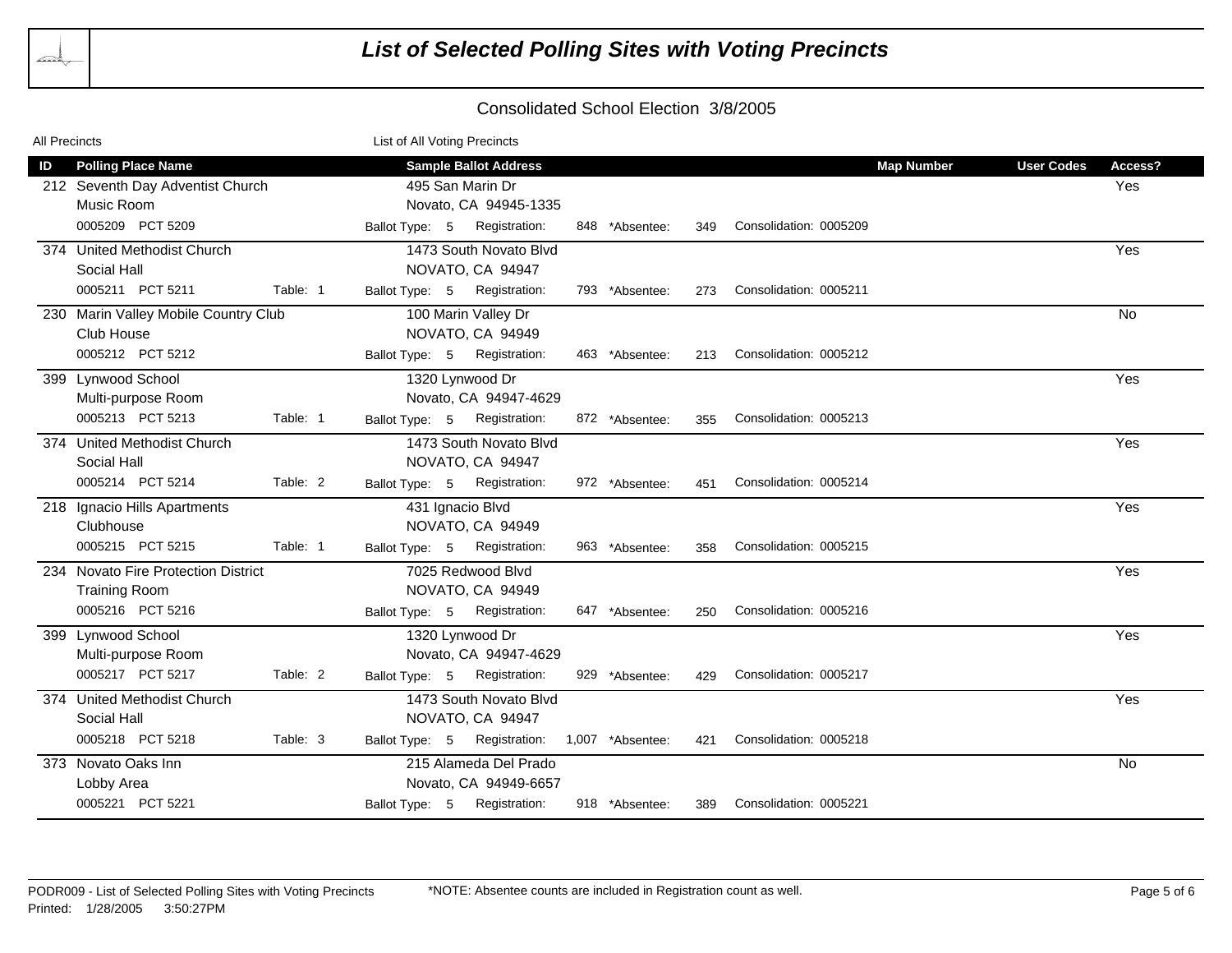| All Precincts                                                                                            |          | List of All Voting Precincts                                                                                            |                     |     |                        |                   |                                     |
|----------------------------------------------------------------------------------------------------------|----------|-------------------------------------------------------------------------------------------------------------------------|---------------------|-----|------------------------|-------------------|-------------------------------------|
| <b>Polling Place Name</b><br>ID<br>No Marin Water District Ofc<br>237<br>Front Lobby<br>0005222 PCT 5222 |          | <b>Sample Ballot Address</b><br>Redwood Hwy & Rush Creek Pl<br>Novato, CA 94945-2426<br>Registration:<br>Ballot Type: 5 | 1,086<br>*Absentee: | 470 | Consolidation: 0005222 | <b>Map Number</b> | <b>User Codes</b><br>Access?<br>Yes |
| 232 Novato Fire Station #3<br>Engine Room<br>0005223 PCT 5223                                            | Table: 1 | 65 San Ramon Way<br>Novato, CA 94945-1638<br>Registration:<br>Ballot Type: 5                                            | 1,033<br>*Absentee: | 410 | Consolidation: 0005223 |                   | Yes                                 |
| 0005224 PCT 5224                                                                                         | Table: 2 | Registration:<br>Ballot Type: 5                                                                                         | 868<br>*Absentee:   | 378 | Consolidation: 0005224 |                   |                                     |
| 228 Munoz Residence<br>Garage<br>0005225 PCT 5225                                                        |          | 575 Fairway Dr<br>NOVATO, CA 94949<br>Registration:<br>Ballot Type: 5                                                   | 662<br>*Absentee:   | 344 | Consolidation: 0005225 |                   | Yes                                 |
| Los Robles Mobile Home Park<br>229<br>Ladies Card Room<br>0005226 PCT 5226                               |          | 100 Roblar Dr<br>Novato, CA 94949-6133<br>Registration:<br>Ballot Type: 5                                               | 623<br>*Absentee:   | 230 | Consolidation: 0005226 |                   | Yes                                 |
| 218 Ignacio Hills Apartments<br>Clubhouse<br>0005301 PCT 5301                                            | Table: 2 | 431 Ignacio Blvd<br>NOVATO, CA 94949<br>Registration:<br>Ballot Type: 5                                                 | 810<br>*Absentee:   | 397 | Consolidation: 0005301 |                   | Yes                                 |
| <b>Total Selected Poll Sites:</b>                                                                        | 50       |                                                                                                                         |                     |     |                        |                   |                                     |

**Total Selected Voting Precincts 60**